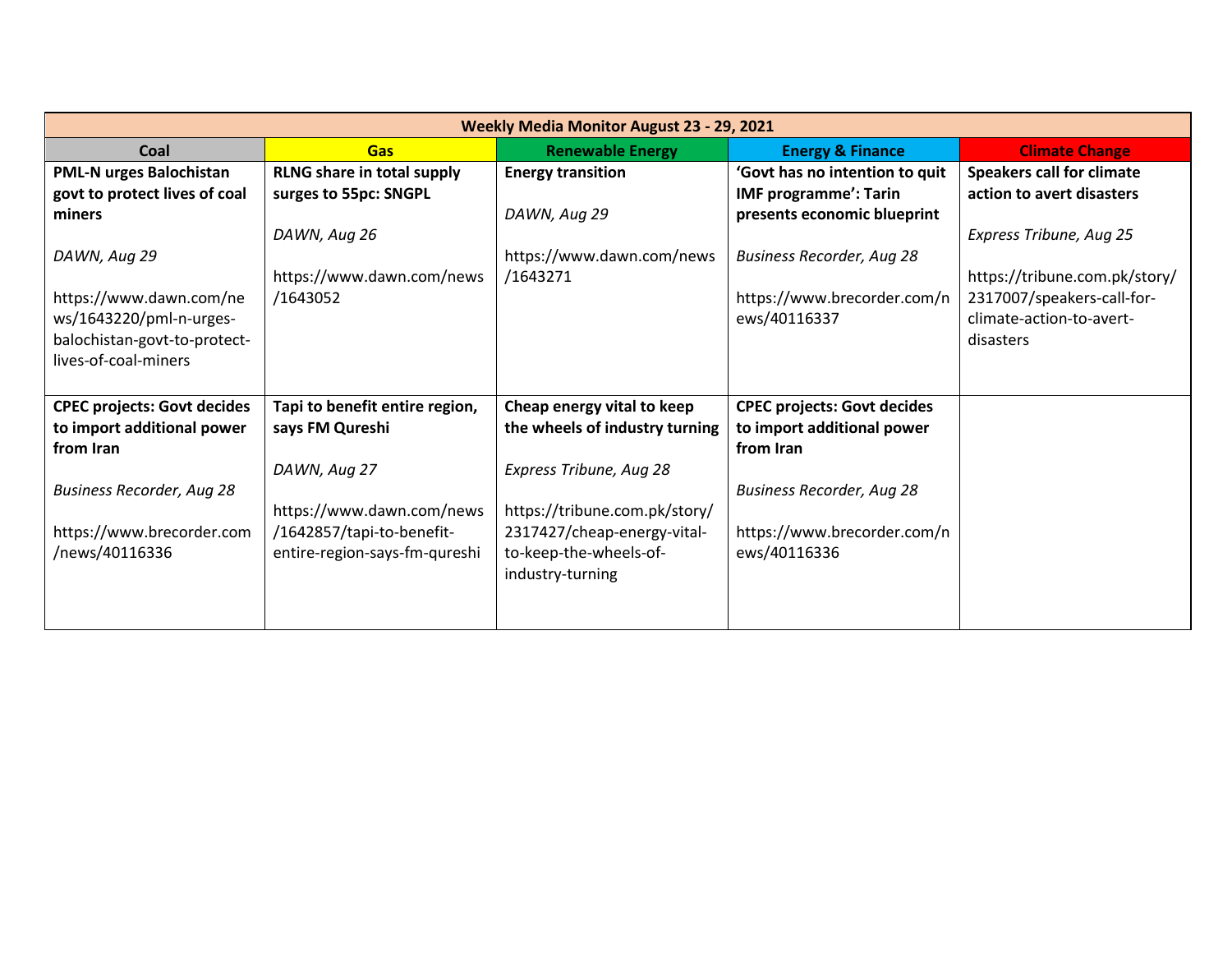| <b>Transmission line: NTDC</b><br>told to complete work as<br>per timelines<br><b>Business Recorder, Aug 27</b><br>https://www.brecorder.com<br>/news/40116105                                                | Pakistan, Russia to firm up<br>gas pipeline project<br>agreement<br>DAWN, Aug 27<br>https://www.dawn.com/news<br>/1642846/pakistan-russia-to-<br>firm-up-gas-pipeline-project-<br>agreement                                          | <b>CCoE approves power</b><br>generation capacity<br>expansion plan<br>DAWN, Aug 27<br>https://www.dawn.com/news<br>/1642866                  | Big names involved in oil<br>crisis<br>Express Tribune, Aug 27<br>https://tribune.com.pk/story/<br>2317267/big-names-involved-<br>in-oil-crisis                                                        |  |
|---------------------------------------------------------------------------------------------------------------------------------------------------------------------------------------------------------------|--------------------------------------------------------------------------------------------------------------------------------------------------------------------------------------------------------------------------------------|-----------------------------------------------------------------------------------------------------------------------------------------------|--------------------------------------------------------------------------------------------------------------------------------------------------------------------------------------------------------|--|
| How come Pakistan doesn't<br>supply Makran power, but<br>Iran does?<br>Samaa Digital, Aug 27<br>https://www.samaa.tv/news<br>/2021/08/how-come-<br>pakistan-doesnt-supply-<br>makran-power-but-iran-<br>does/ | Pakistan, Russia to finish<br><b>PGSP on time</b><br>Express Tribune, Aug 27<br>https://tribune.com.pk/story/<br>2317273/pakistan-russia-to-<br>finish-pgsp-on-time                                                                  | <b>IGCEP: Long-term expansion</b><br>plan approved by CCoE<br><b>Business Recorder, Aug 27</b><br>https://www.brecorder.com/n<br>ews/40116115 | <b>CCoE approves power</b><br>generation capacity<br>expansion plan<br>Express Tribune, Aug 27<br>https://www.dawn.com/news<br>/1642866/ccoe-approves-<br>power-generation-capacity-<br>expansion-plan |  |
| 3 coal miners gunned down<br>in Balochistan<br>DAWN, Aug 25<br>https://www.dawn.com/ne<br>ws/1642480                                                                                                          | <b>PM Khan and Putin discuss</b><br>regional peace and<br><b>Afghanistan situation</b><br>Samaa Digital, Aug 26<br>https://www.samaa.tv/news/<br>2021/08/pm-khan-and-putin-<br>discuss-regional-peace-and-<br>afghanistan-situation/ |                                                                                                                                               | Big names involved in oil<br>crisis<br>Express Tribune, Aug 27<br>https://tribune.com.pk/story/<br>2317267/big-names-involved-<br>in-oil-crisis                                                        |  |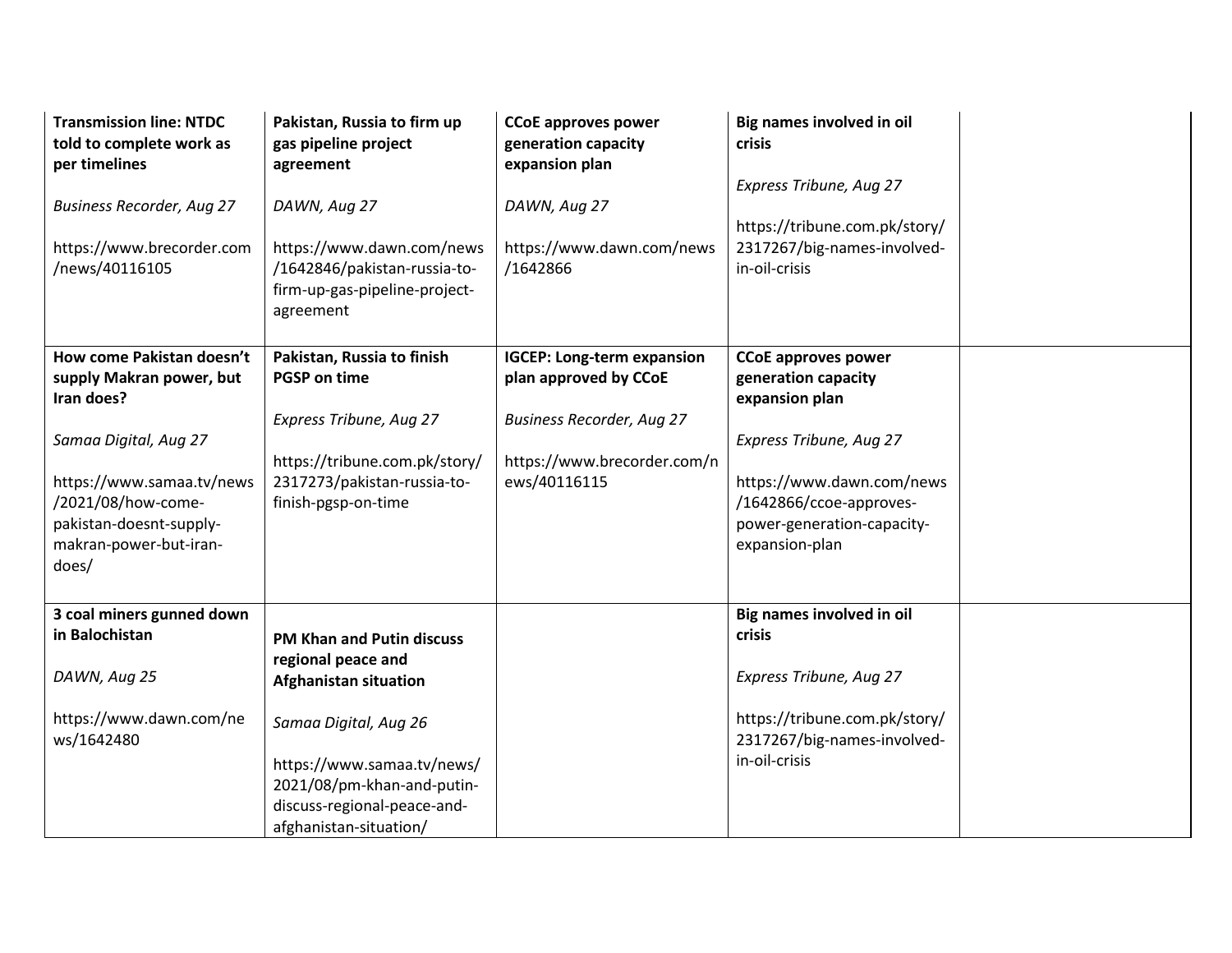| More power import from<br>Iran likely                                                                       | <b>PAC examines LNG, RLNG</b><br>audit report                                                             | Synergy with Russia in energy<br>and mineral resources                                                                                                                |  |
|-------------------------------------------------------------------------------------------------------------|-----------------------------------------------------------------------------------------------------------|-----------------------------------------------------------------------------------------------------------------------------------------------------------------------|--|
| Express Tribune, Aug 24                                                                                     | DAWN, Aug 26                                                                                              | Express Tribune, Aug 26                                                                                                                                               |  |
| https://tribune.com.pk/story<br>/2316864/more-power-<br>import-from-iran-likely                             | https://www.dawn.com/news<br>/1642693                                                                     | https://tribune.com.pk/story/<br>2296686/synergy-with-russia-<br>in-energy-and-mineral-<br>resources                                                                  |  |
| Four coal miners gunned<br>down in Quetta                                                                   | In call with Putin, PM Imran<br>stresses coordinated<br>approaches to evolving<br><b>Afghan situation</b> | <b>CCoE likely to approve 'IGCEP'</b><br>today<br><b>Business Recorder, Aug 26</b>                                                                                    |  |
| Pakistan Today, Aug 24<br>https://www.pakistantoday.<br>com.pk/2021/08/24/four-<br>coal-miners-gunned-down- | DAWN, Aug 26<br>https://www.dawn.com/news<br>/1642580                                                     | https://www.brecorder.com/n<br>ews/40115838                                                                                                                           |  |
| in-quetta/                                                                                                  | PLL 'caused loss of Rs25b' in<br><b>LNG imports</b><br>Express Tribune, Aug 26                            | Scope, definition: Nepra<br>seeks to include hydropower<br>projects in ARE Policy                                                                                     |  |
|                                                                                                             | https://tribune.com.pk/story/<br>2317184/pll-caused-loss-of-<br>rs25b-in-lng-imports                      | <b>Business Recorder, Aug 25</b><br>https://www.brecorder.com/n<br>ews/40115529/scope-<br>definition-nepra-seeks-to-<br>include-hydropower-projects-<br>in-are-policy |  |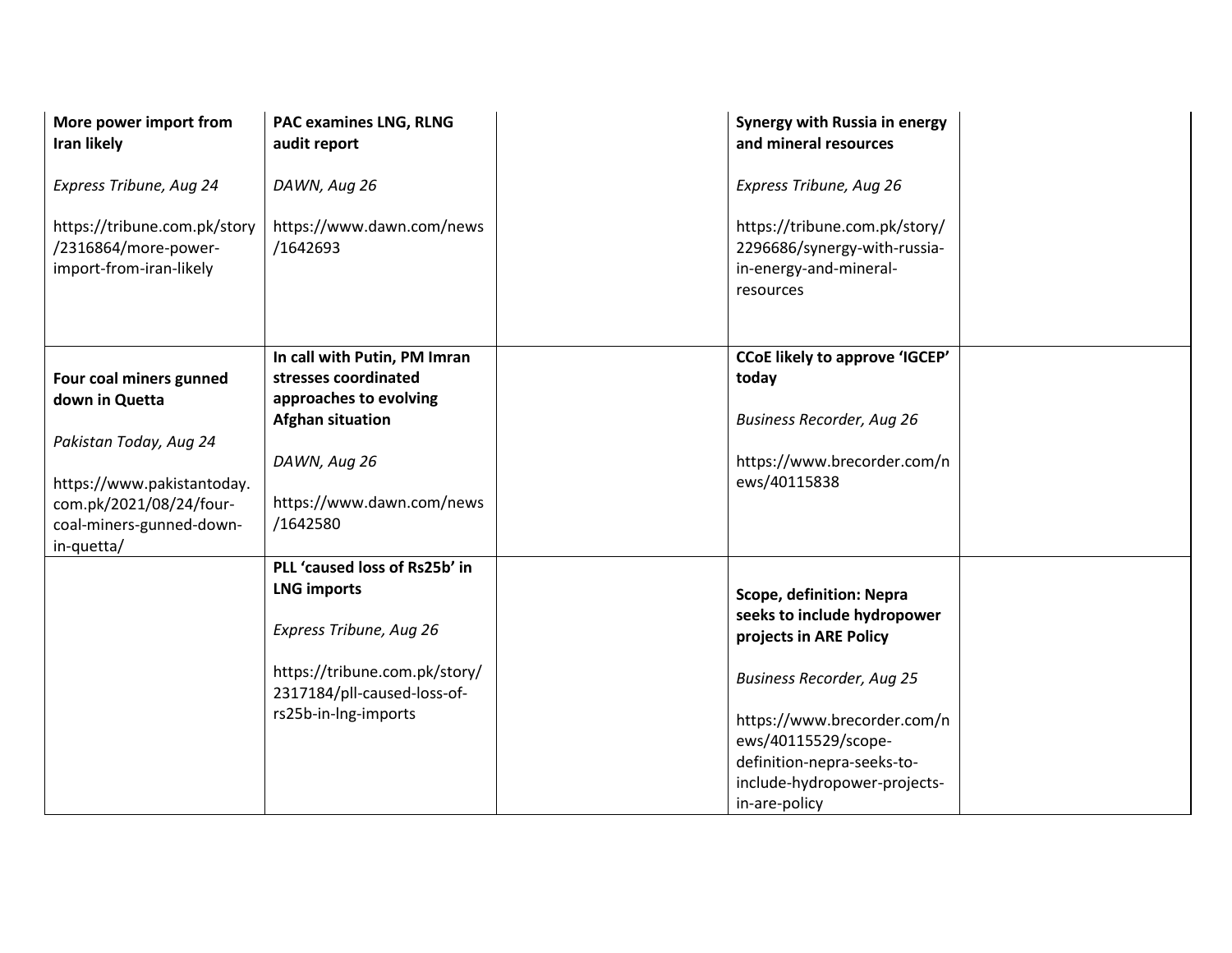| Senate panel to discuss LNG     | Costly power in July             |
|---------------------------------|----------------------------------|
| <b>issues</b>                   |                                  |
|                                 | <b>Business Recorder, Aug 25</b> |
| Express Tribune, Aug 25         |                                  |
|                                 | https://www.brecorder.com/n      |
| https://tribune.com.pk/story/   | ews/40115365                     |
| 2316968/senate-panel-to-        |                                  |
| discuss-Ing-issues              |                                  |
|                                 |                                  |
|                                 | <b>Clearance of capacity</b>     |
| Peaceful Afghanistan vital for  | expansion plan delayed           |
| <b>Pakistan and regional</b>    |                                  |
| stability, Imran tells Putin    | DAWN, Aug 24                     |
|                                 |                                  |
| Express Tribune, Aug 25         | https://www.dawn.com/news        |
|                                 | /1642303                         |
| https://tribune.com.pk/story/   |                                  |
| 2317101/peaceful-               |                                  |
| afghanistan-vital-for-pakistan- |                                  |
| and-regional-stability-imran-   |                                  |
| tells-putin                     |                                  |
|                                 | <b>Power sector woes</b>         |
| Senate panel to discuss LNG     |                                  |
| <b>issues</b>                   | Express Tribune, Aug 24          |
|                                 |                                  |
| Express Tribune, Aug 25         | https://tribune.com.pk/story/    |
|                                 | 2316876/power-sector-woes        |
| https://tribune.com.pk/story/   |                                  |
| 2316968/senate-panel-to-        |                                  |
| discuss-Ing-issues              |                                  |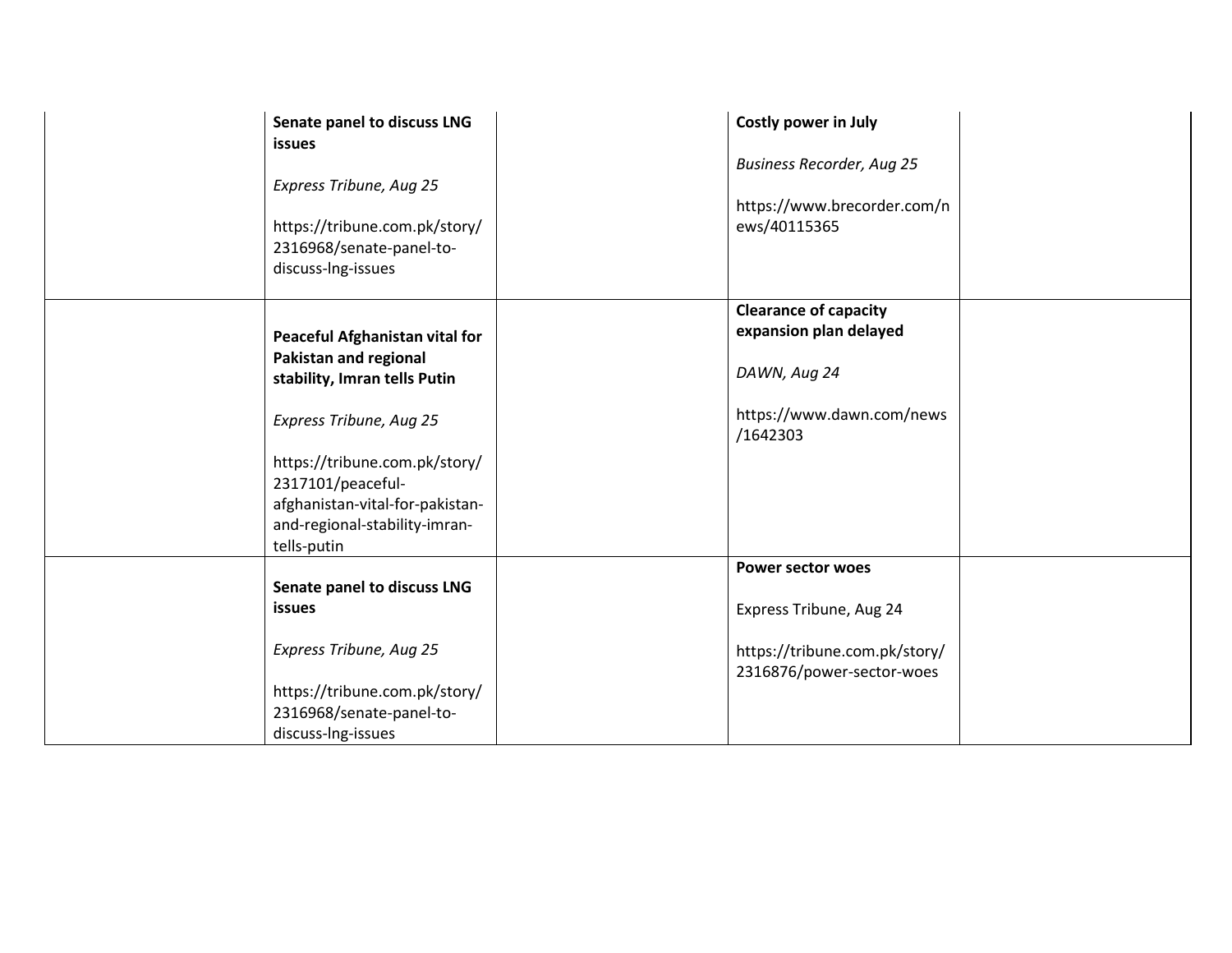| CASA-1000 project terms may<br>be renegotiated                                           | Govt defers approval of new<br><b>IGCEP</b>                                                                                                                                                                                                            |
|------------------------------------------------------------------------------------------|--------------------------------------------------------------------------------------------------------------------------------------------------------------------------------------------------------------------------------------------------------|
| Express Tribune, Aug 23                                                                  | Express Tribune, Aug 24                                                                                                                                                                                                                                |
| https://tribune.com.pk/story/<br>2316750/casa-1000-project-<br>terms-may-be-renegotiated | https://tribune.com.pk/story/<br>2316863/govt-defers-<br>approval-of-new-igcep                                                                                                                                                                         |
| Pricey LNG deals on radar<br>Express Tribune, Aug 22                                     | <b>Building new economic</b><br>partnership                                                                                                                                                                                                            |
| https://tribune.com.pk/story/<br>2316607/pricey-lng-deals-on-<br>radar                   | Express Tribune, Aug 23<br>https://tribune.com.pk/story/<br>2316746/building-new-<br>economic-partnership                                                                                                                                              |
|                                                                                          | <b>OGRA approves oil</b><br>transportation tariffs for<br><b>MFM and KMK pipelines</b><br>Pakistan Today, Aug 23<br>https://profit.pakistantoday.c<br>om.pk/2021/08/23/ogra-<br>approves-oil-transportation-<br>tariffs-for-mfm-and-kmk-<br>pipelines/ |